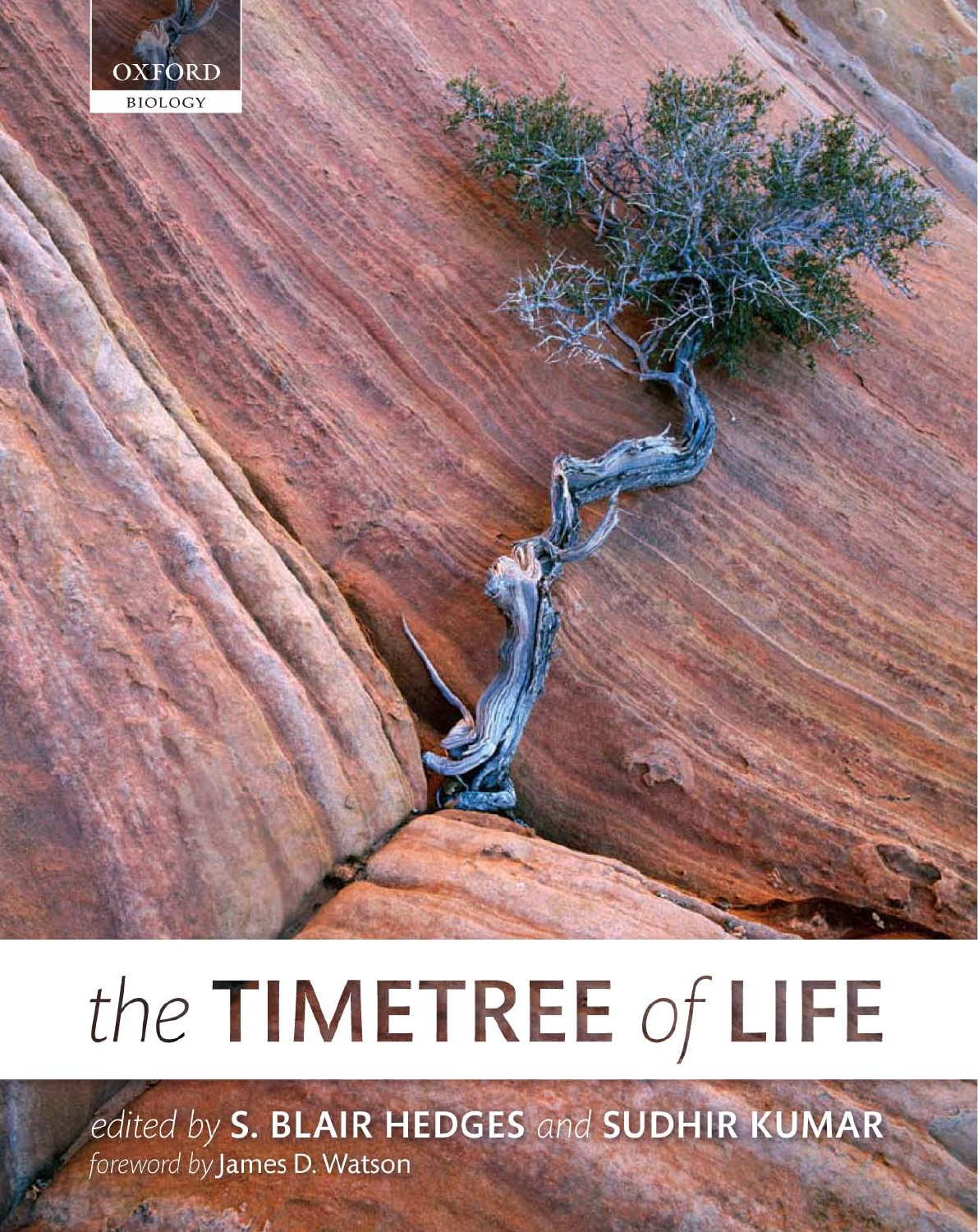# Lizards, snakes, and amphisbaenians (Squamata)

#### *S. Blair Hedges*a,*\* and Nicolas Vidal*a,b

a Department of Biology, 208 Mueller Laboratory, Pennsylvania State University, University Park, PA 16802-5301, USA; bUMR 7138, Systématique, Evolution, Adaptation, Département Systématique et Evolution, C.P. 26, Muséum National d'Histoire Naturelle, 43 Rue Cuvier, Paris 75005, France

\*To whom correspondence should be addressed (sbh1@psu.edu)

## Abstract

Living species of lizards, snakes, and amphisbaenians  $(-8200 \text{ sp.})$  are grouped into 58 families within the sauropsid Order Squamata. Recent phylogenetic analyses of nuclear genes have resulted in major changes in their classification. Iguanian lizards, once considered basal in the squamate tree, are now placed in a highly nested position together with snakes and anguimorph lizards. The squamate timetree shows that most major groups diversified in the Jurassic and Cretaceous, 200–66 million years ago (Ma), possibly related to the breakup of supercontinents. In contrast, five of the six families of amphisbaenians are younger, having arisen during the Cenozoic (66–0 Ma).

The lizards, snakes, and amphisbaenians form a monophyletic group of scaly reptiles, the Order Squamata. They are typically grouped together with the tuataras (Order Rhynchocephalia) in the Subclass Lepidosauria. Male squamates have a pair of unique copulatory organs, hemipenes, located in the tail base. Limb reduction or loss has occurred independently in multiple lineages. Nearly 8200 living species of squamates have been described and placed in ~58 families: ~4900 species in 26 families of lizards (Fig. 1), ~200 species in six families of amphisbaenians, and ~3070 species in 26 families of snakes (*1, 2*). Here, we review the relationships and divergence times of the families of squamates, excluding snakes (Serpentes), which are treated elsewhere (*3*).

The classification of squamates was pioneered by Camp (*4*) and has, until recently, followed the arrangement proposed by Estes *et al.* (*5*). In it, species were placed in two major groups: Iguania (iguanids, agamids,

and chamaeleonids) and Scleroglossa (all other families). This division was based on multiple morphological characters (*5*) but emphasized tongue morphology and mode of feeding. Iguanians have muscular tongues and use tongue prehension, a feeding mode which is thought to be primitive, whereas scleroglossans have hard tongues and use jaw prehension. Recently, morphological analyses have continued to find support for this conventional classification of squamates (6).

Historically, three groups of squamates having limb reduction or loss (snakes, amphisbaenians, and dibamids) have been the most difficult to classify, probably because of their specialization and loss of characters. Nonetheless, all three groups have been placed with scleroglossans in most classifications (*7, 8*). The long, deeply forked tongue and other characters of snakes have allied them with anguimorph lizards, especially the monitor lizards (Varanidae and Lanthanotidae).

The Mesozoic  $(251-66$  Ma) fossil record of squamates is sparse (9). There are no known fossils before the Triassic/ Jurassic boundary (200 Ma), although indirect evidence



Fig. 1 Representative squamate reptiles. (A) An iguanid lizard, *Anolis baracoae*, from Cuba (upper left); (B) a sphaerodactylid lizard (*Sphaerodactylus richardsoni*) from Jamaica (upper right); (C) an amphisbaenid amphisbaenian (*Amphisbaena bakeri*) from Puerto Rico (lower left), and a colubrid snake (*Lampropeltis triangulum*), from the United States (lower right). Credits: S. B. Hedges.

S. B. Hedges and N. Vidal. Lizards, snakes, and amphisbaenians (Squamata). Pp. 383-389 in *The Timetree of Life*, S. B. Hedges and S. Kumar, Eds. (Oxford University Press, 2009).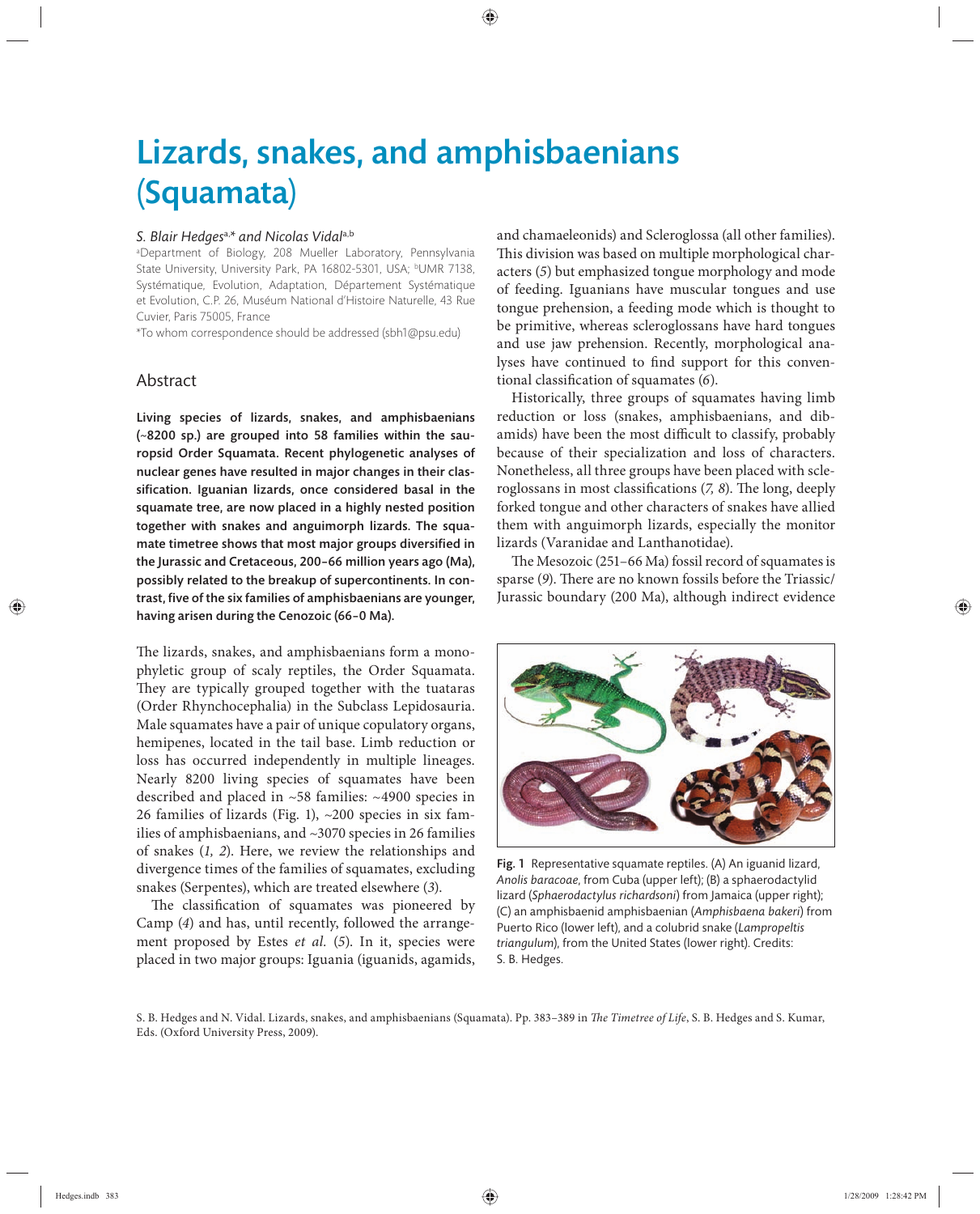

Fig. 2 A timetree of squamate reptiles (Squamata). Divergence times are shown in Table 1. *Abbreviations*: Ng (Neogene) and Tr (Triassic).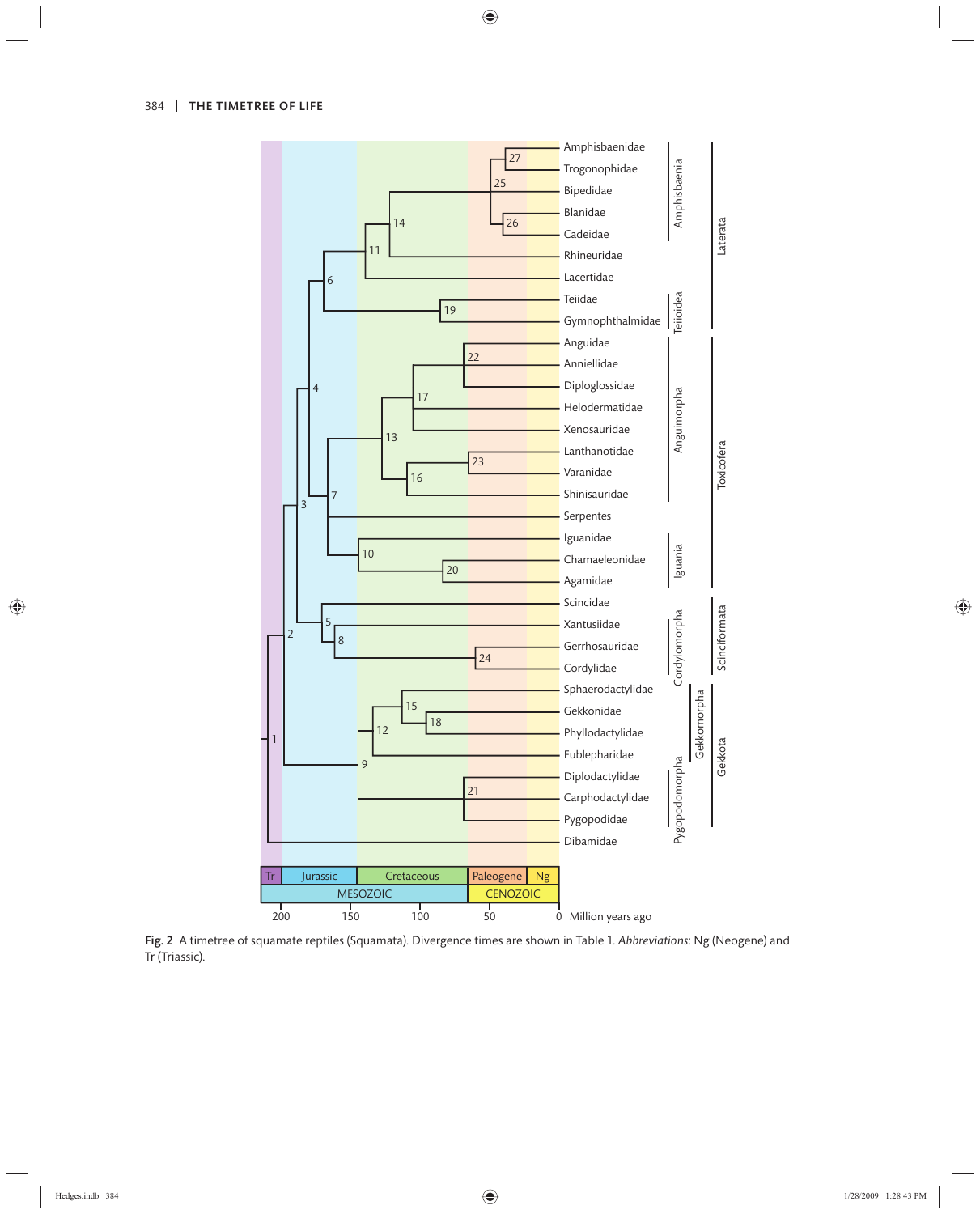| Timetree |       | <b>Estimates</b>         |                          |                          |                          |                          |                          |                          |                          |                |           |                          |                |                          |
|----------|-------|--------------------------|--------------------------|--------------------------|--------------------------|--------------------------|--------------------------|--------------------------|--------------------------|----------------|-----------|--------------------------|----------------|--------------------------|
| Node     | Time  | Ref. (22)                |                          | Ref. (27)                |                          | Ref. (29)                |                          | Ref. (25)                |                          | Ref. (24)      |           | Ref. (35)                | Ref. (38)      |                          |
|          |       | Time                     | <b>CI</b>                | Time                     | <b>CI</b>                | Time                     | <b>CI</b>                | Time                     | CI                       | Time           | CI        | Time                     | Time           | CI                       |
| 1        | 209.4 | 240                      | 251-221                  | 178.7                    | 184-173                  | $\overline{\phantom{a}}$ |                          |                          |                          |                |           | $\overline{\phantom{0}}$ | $\overline{a}$ |                          |
| 2        | 197.9 | 225                      | 240-207                  | 178.7                    | 184-173                  | 190.0                    | 204-176                  |                          |                          |                |           |                          | 250-236        | 278-208                  |
| 3        | 188.3 | 215                      | 230-199                  | 173.9                    | 179-169                  | 176.0                    | 190-162                  |                          |                          |                |           |                          |                |                          |
| 4        | 179.7 | 191                      | 206-179                  | 168.3                    | 174-163                  | $\overline{\phantom{a}}$ |                          |                          |                          |                |           |                          |                |                          |
| 5        | 170.5 | 192                      | 209-176                  | 157.6                    | 167-149                  | 162.0                    | 175-149                  |                          |                          |                |           |                          |                |                          |
| 6        | 169.3 | 177                      | 193-164                  | 161.6                    | 168-156                  | $\equiv$                 |                          |                          |                          |                |           |                          |                |                          |
| 7        | 166.4 | 178                      | 194-167                  | 163.1                    | 169-158                  | 158.0                    | $171 - 145$              |                          |                          |                |           |                          |                |                          |
| 8        | 161.4 | 179                      | 197-161                  | 143.8                    | 156-132                  | $\overline{\phantom{a}}$ |                          |                          |                          |                |           |                          |                |                          |
| 9        | 144.6 | 111                      | $133 - 90$               | 86.5                     | $95 - 78$                | 94.0                     | $104 - 84$               | 144.6                    | $206 - 85$               |                |           |                          | 196-163        | 233-130                  |
| 10       | 144.2 | $\overline{\phantom{a}}$ | $\overline{\phantom{0}}$ | 146.4                    | 154-139                  | 142.0                    | 155-129                  |                          |                          |                |           |                          |                |                          |
| 11       | 139.3 | 152                      | 169-136                  | 126.6                    | 139-115                  | $\overline{\phantom{0}}$ |                          |                          |                          |                |           |                          |                |                          |
| 12       | 133.9 | $\overline{\phantom{a}}$ |                          | $\bar{ }$                |                          |                          |                          | 133.9                    | 197-77                   |                |           |                          | 195-142        | 228-111                  |
| 13       | 127.3 | 142                      | 157-113                  | 118.0                    | 125-111                  | 122.0                    | 137-107                  |                          |                          |                |           |                          |                | $\overline{\phantom{a}}$ |
| 14       | 121.9 | 138                      | 157-121                  | 119.1                    | 131-107                  |                          |                          |                          |                          | 108.5          | 154-76    |                          |                |                          |
| 15       | 113.0 | $\overline{\phantom{a}}$ |                          | $\overline{\phantom{0}}$ | $\overline{\phantom{0}}$ | $\overline{a}$           | $\overline{\phantom{a}}$ | 113.0                    | $161 - 65$               |                |           |                          |                |                          |
| 16       | 109.5 | $\overline{\phantom{a}}$ | $\overline{\phantom{a}}$ | 110.0                    | $\overline{\phantom{a}}$ | 109.0                    | $123 - 95$               |                          |                          |                |           |                          |                |                          |
| 17       | 105.0 | 114                      | 129-106                  | 102.0                    | $100 - 98$               | 99.0                     | $111 - 87$               | $\qquad \qquad -$        |                          |                |           |                          |                |                          |
| 18       | 95.7  | $\overline{\phantom{a}}$ |                          | $\overline{\phantom{0}}$ | $\overline{\phantom{a}}$ | $\equiv$                 | $\overline{\phantom{a}}$ | 95.7                     | $116 - 75$               |                |           |                          |                |                          |
| 19       | 85.5  | $\qquad \qquad -$        |                          | 99.0                     | 99-99                    | 72.0                     | $80 - 64$                | $\qquad \qquad -$        |                          |                |           |                          |                |                          |
| 20       | 83.5  | $\overline{a}$           |                          | $\overline{a}$           | $\overline{\phantom{a}}$ | 80.0                     | $90 - 70$                | $\overline{\phantom{a}}$ |                          |                |           | 87                       |                |                          |
| 21       | 68.6  | $\overline{a}$           |                          | $\qquad \qquad -$        | $\overline{\phantom{a}}$ | 54.0                     | $61 - 47$                | 68.6                     | $97 - 40$                |                |           |                          |                |                          |
| 22       | 68.5  | $\overline{a}$           | $\overline{a}$           | 68.5                     | $76 - 61$                | $\overline{\phantom{a}}$ |                          |                          |                          |                |           |                          |                |                          |
| 23       | 65.0  | $\qquad \qquad -$        | $\overline{\phantom{0}}$ | 65.0                     | $65 - 65$                |                          |                          |                          |                          |                |           |                          |                |                          |
| 24       | 60.3  | $\overline{\phantom{a}}$ | $\overline{\phantom{a}}$ | 60.3                     | $71 - 50$                | $\overline{a}$           |                          |                          |                          | $\overline{a}$ |           |                          |                |                          |
| 25       | 49.3  | 46                       | $59 - 35$                | 48.6                     | $57 - 41$                |                          |                          |                          | $\overline{\phantom{a}}$ | 53.2           | $74 - 38$ |                          |                |                          |
| 26       | 40.3  | $\overline{\phantom{0}}$ | $\overline{\phantom{a}}$ | $\overline{\phantom{0}}$ | $\overline{\phantom{a}}$ |                          |                          |                          | $\overline{\phantom{m}}$ | 40.3           | $58 - 27$ |                          |                |                          |
| 27       | 38.6  | 32                       | $43 - 23$                | 32.9                     | $39 - 27$                |                          |                          |                          | $\overline{\phantom{0}}$ | 51.0           | $69 - 37$ |                          |                |                          |

Table 1. Divergence times (Ma) and their credibility/confidence intervals (CI) among squamate reptiles (Squamata).

Note: Node times in the timetree represent the mean of time estimates from different studies. Note that the gekkotan nodes in the timetree use only the time estimates from the comprehensive gecko study (25) to maintain the tree topology.

suggests that earliest divergences had already occurred by that time. Except for fragmentary remains in Africa and India, all of the Jurassic (200–146 Ma) fossils are from localities on northern continents (Laurasia). The paucity of Mesozoic fossils in general, and especially of those from Gondwana, has hindered biogeographic reconstructions and phylogenetic implications from the fossil record (*9*).

Initial molecular phylogenies based on subsets of the different families, and those studies using mitochondrial DNA, have tended to give conflicting results (10-17). Phylogenies from mitochondrial DNA usually show considerable rate variation among branches, particularly long-branch lengths in snakes, and they place snakes outside of all lizards and amphisbaenians (14, 16, 17). The first studies using a nuclear gene (C-mos) and comprehensive taxonomic coverage resolved the monophyly of most families that were examined but not interfamilial relationships (*18, 19*).

In early 2004, the first study using multiple nuclear genes (C-*mos* and *RAG-1*) and broad taxonomic coverage (*20*) found statistical support that snakes are not the closest relatives of varanid lizards, as was generally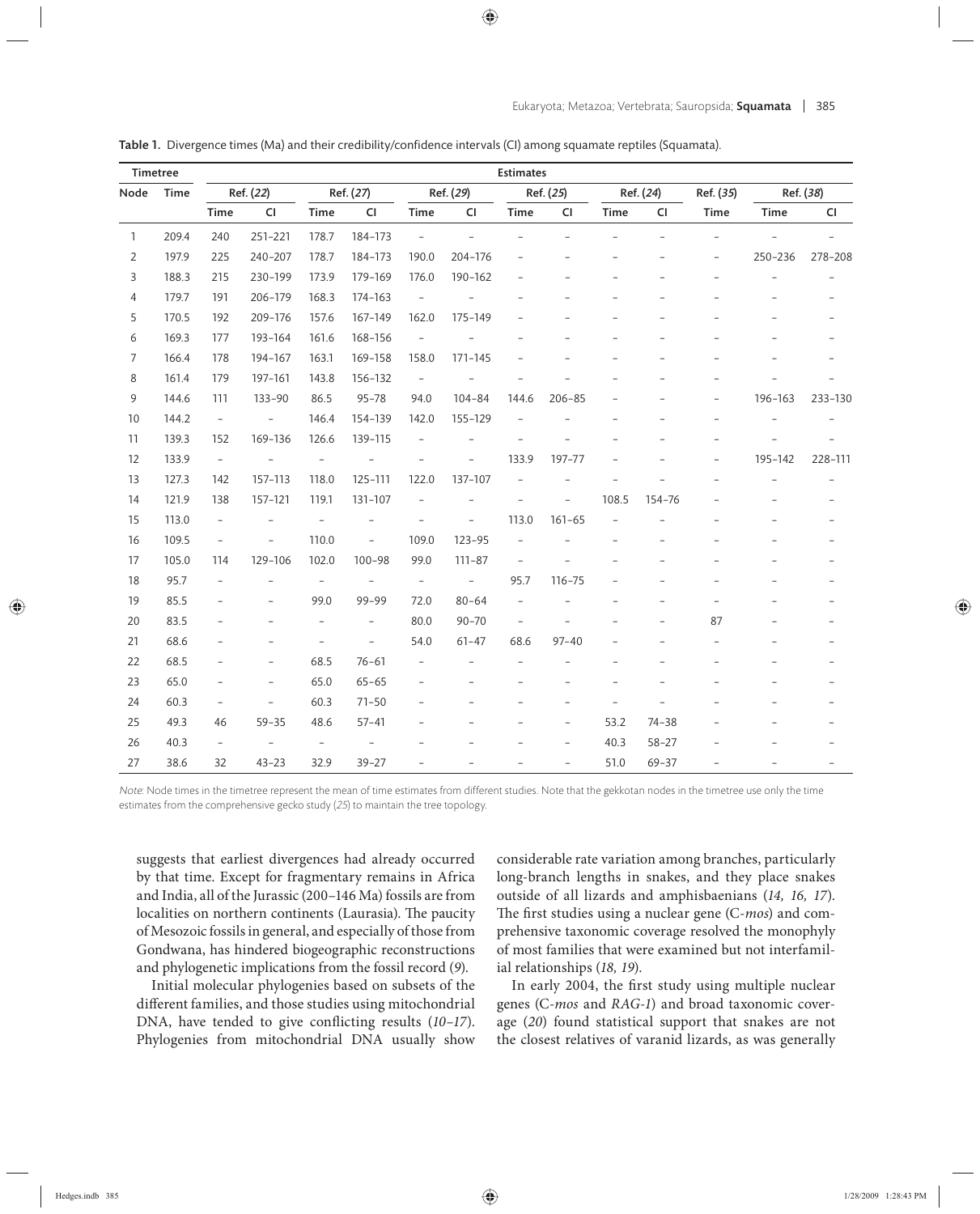believed. Other groupings in the tree, although weakly supported, suggested that most of the classical phylogeny of squamates, based on morphology, was incorrect. For example, iguanians appeared in a highly nested position in the tree, together with anguimorph lizards and snakes. Also, amphisbaenians clustered with lacertid lizards, xantusiids clustered with scincids and cordylids, and dibamids appeared as the most basal living branch of the squamate tree. All of this implied major reversals and convergences in the key morphological characters used in squamate classification over the last century (4, 5).

Later that year, a second study (21) provided additional support for this new phylogeny of squamates with longer sequences of *RAG-1* and greater taxonomic coverage within lizard families. Some of the weakly supported nodes in the previous study now were significant with non-Bayesian methods, although the interrelationships of snakes, anguimorphs, iguanians, and lacertiforms could not be resolved. A new mitochondrial DNA data set of the *ND2* gene for the same taxa showed some conflicting results, such as the unorthodox nesting of snakes within Iguania, probably a result of long-branch attraction (*21*).

Subsequently, a study using nine nuclear genes provided further resolution of squamate phylogeny (*22*). The same groupings defined in the 2004 studies were bolstered, and additional groupings were discovered. A clade of three major squamate groups (iguanians, anguimorphs, and snakes) was defined, and further supported by the discovery of the ability for venom production in all three groups involving a suite of molecular and morphological characters (23). The limbless dibamids were found to be the most basal branch of living squamates, now with significant support. Because this new phylogeny was so different from the classical phylogeny  $(5)$ , the previous classification based on tongue characters and feeding was abandoned and a new one erected. More recently, new families of amphisbaenians (*24*) and lizards (*25*) have been recognized based on molecular phylogenetic analyses, and families once separated from Iguanidae based on morphology are now either not recognized or considered as subfamilies of Iguanidae (*26*).

New morphological characters were identified that were consistent with the molecular phylogeny and used in the new classification (22). Because all squamate families except Dibamidae have a bifurcated tongue, this large clade was named Bifurcata. The presence of one egg tooth (as opposed to two) defines the next most inclusive clade, Unidentata, which excludes dibamids and gekkotans. Scinciformata includes Scincidae, Xantusiidae, Gerrhosauridae, and Cordylidae. Teiformata includes the Superfamily Teiioidea (Teiidae and Gymnophthalmidae). The venom clade (23) was named Toxicofera and the lacertid–amphisbaenian group was named Lacertibaenia. Lacertibaenians and teiformatans were grouped into Laterata, most of which have tile-like ventral scales. Toxicoferans and lateratans were grouped into Episquamata ("top squamates"). Several groups of families (Amphisbaenia, Iguania, Anguimorpha, Teiioidea, and Gekkota) agree with previous classifications. Within Iguania, the conventional grouping of chamaeleonids and agamids (Acrodonta) is supported (*21*).

However, molecular phylogenetic studies in recent years have resolved more of squamate phylogeny than these large clades. Detailed relationships of families are now well supported (*20–22, 24, 25, 27*), leading to some recent adjustments in the taxonomy (*28*). For example, the monophyly of the previously defined Varanoidea (Varanidae, Lanthanotidae, and Helodermatidae) has not been supported by molecular evidence (*20 –22, 27, 29*). Also, the monophyly of the Anguidae has been difficult to obtain because the anguid Subfamily Diploglossinae has a similar level of molecular divergence as the Family Anniellidae (21, 27, 30). Thus, the Anguidae was restricted to the Subfamilies Anguinae and Gerrhonotinae, and Diploglossidae was recognized as a family (*28*) as has been done in the past (e.g., *31*).

Two clades of anguimorph families are now defined in molecular analyses that correspond to geography (*20–22,*  27, 29). The first is a mostly New World (ancestrally North American) clade composed of Anguidae, Anniellidae, Diploglossidae, Helodermatidae, and Xenosauridae. The second is an Old World (ancestrally Asian) clade composed of Lanthanotidae, Shinisauridae, and Varanidae. These clades are so different from previous morphological groupings (e.g., *Shinisaurus* was usually placed in the Xenosauridae and helodermatids were usually associated with varanids and lanthanotids) that they were given new names: Neoanguimorpha for the New World clade and Paleanguimorpha for the Old World clade (*28*). Within the Neoanguimorpha, the superfamily Anguioidea was restricted to the three closely related families Anguidae, Anniellidae, and Diploglossidae, with the remaining families placed in their own superfamilies, Helodermatoidea (Helodermatidae) and one newly named, Xenosauroidea (Xenosauridae). Within the Paleoanguimorpha, the Superfamily Varanoidea was restricted to the two closely related families Lanthanotidae and Varanidae, and Shinisauridae was placed in its own superfamily, Shinisauroidea (*28*).

Within geckos (Gekkota), two recent molecular phylogenetic studies (*25, 32*) have recognized seven families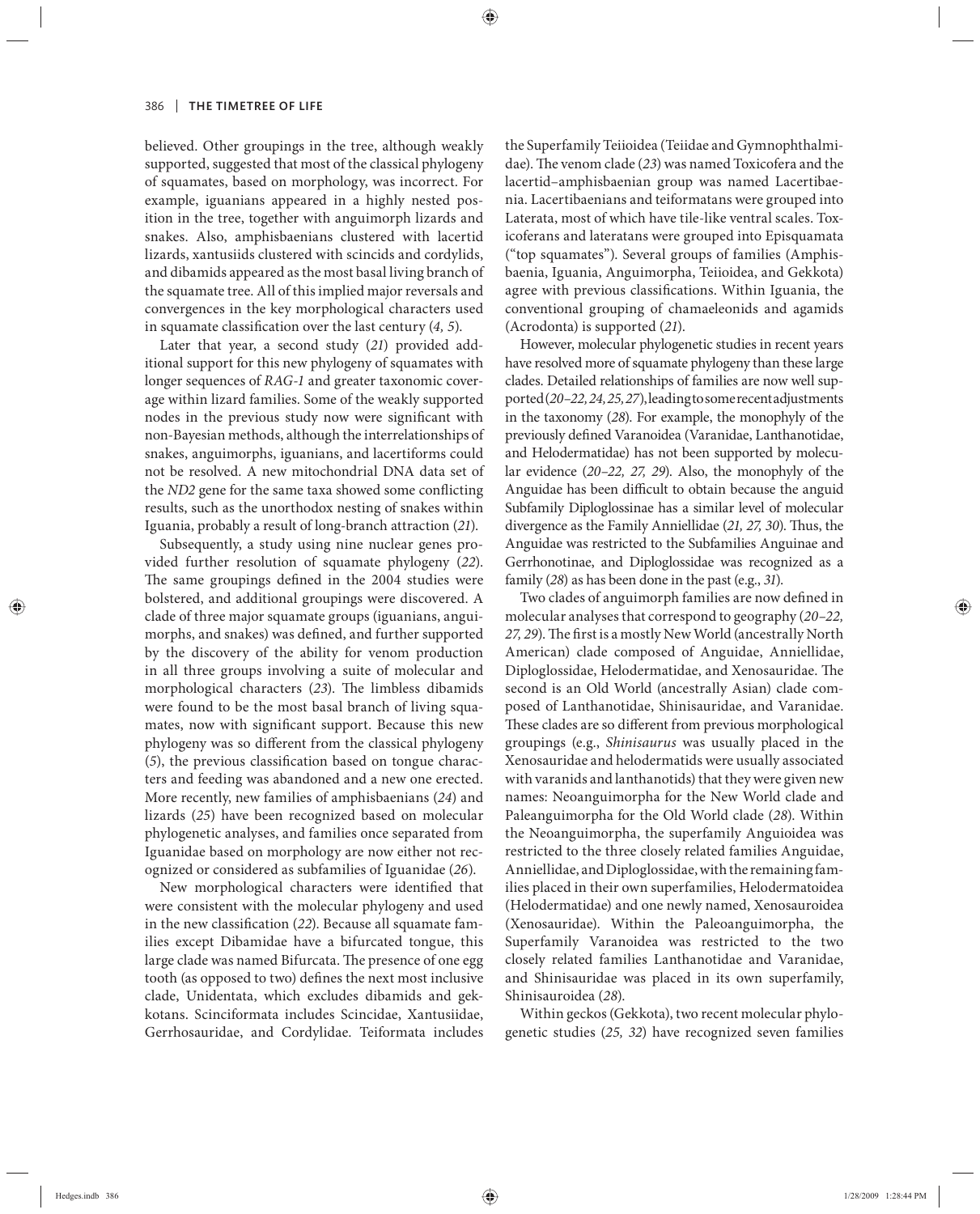and defined several well-supported clades, now recognized taxonomically (28): Eublepharoidea (Eublepharidae), Gekkonoidea (Gekkonidae, Phyllodactylidae, and Sphaerodactylidae), and Pygopodoidea (Carphodactylidae, Diplodactylidae, and Pygopodidae). The first two superfamilies were placed in the now redefined Gekkomorpha and the third in the taxon Pygopodomorpha (*28*). Amphisbaenian relationships are now well supported (*24*), and likewise their taxonomy has been adjusted (*28*), with recognition of the Superfamilies Amphisbaenoidea (Amphisbaenidae and Trogonophidae), Rhineuroidea (Rhineuridae), Bipedoidea (Bipedidae), and Blanoidea (Blanidae and Cadeidae). Rhineuroidea was placed in Rhineuriformata and the other three superfamilies in Amphisbaeniformata. The scinciformatan Families Cordylidae and Gerrhosauridae have always been found to be close relatives and were placed in the Superfamily Cordyloidea, and together with Xantusioidea (Xantusiidae) in the taxon Cordylomorpha. Scincomorpha was redefined to include only the Scincoidea with its single family, Scincidae. Finally, within Iguania, the Agamidae and Chamaeleonidae were placed in the Chamaeleonoidea, which in turn was placed in Acrodonta. Iguanidae was placed in Iguanoidea, which in turn was placed in the taxon Neoiguania (*28*).

Few studies have estimated divergence times among squamate families. In a globin gene sequence study using absolute rates of change, the iguanian–varanid split was estimated as 139–86 million years ago (Ma) and the lizard–snake split as 161–92 Ma (*33*). In mitochondrial DNA studies, the divergence of scincids and iguanians was estimated as 167 Ma (*34*) and 158 Ma (*13*), and the split of agamids and chamaeleonids was estimated as 87 Ma (*35*). However, some of these estimates may have been influenced by known mitochondrial rate differences among squamates (e.g., the fast rate in snakes) and conflict with the squamate fossil record, particularly the earliest anguimorph fossil at 166 Ma (*9*), in the context of the new phylogeny.

Only three studies have estimated divergence times among the major lineages of squamates in a comprehensive manner. The first study (22) used nine nuclear proteincoding genes and a Bayesian method (Fig. 2). The second study (*27*) used published nuclear *RAG-1* sequences (*21*), and a penalized likelihood method (*RAG-1* was one of the nine genes used in the first study). The third study also analyzed published *RAG-1* sequences with a penalized likelihood method and five fixed calibrations (29). Yet another study used sequences from mitochondrial genomes and a Bayesian method of time estimation, although fewer taxa were included and the time estimates themselves were not published (*17*). All studies used calibrations from the tetrapod and squamate fossil record. The relationships obtained in these studies were all similar in general, in that they supported the "new" squamate phylogeny and did not support the basal split between Iguania and Scleroglossa (the conventional morphological classification). However, because the mitochondrial study showed evidence of substantial rate variation among branches (especially snakes), the focus here is on the three studies using nuclear genes and broader taxonomic sampling.

The time estimates in the *RAG-1* studies tended to be younger than those in the nine-gene study of Vidal and Hedges (Table 1). For example, the basal squamate divergences (nodes 1–2) in the *RAG-1* studies were estimated to be 190–178 Ma, considerably later than the nine (nuclear) gene estimate of 240-225 Ma and the mid-Triassic paleontological estimate (*9*). Hugall *et al.* (*29*) attributed the difference to the use of two calibration points out of five used by Vidal and Hedges (22) that they considered problematic (difficult to diagnose taxonomically because of limited material): the earliest anguimorph, *Parviraptor* (~166 Ma), and the earliest teiid, *Ptilotodon* (~112 Ma). More recently, Brandley *et al.* (*36*) went further and claimed that Vidal and Hedges (*22*) used incorrect calibrations, causing the difference in time estimates, citing Hugall *et al*. (*29*). However, Brandley *et al*. misinterpreted Hugall et al., because the difference is a matter of opinion, not of correctness. Other paleontologists considered those two fossils to be correctly assigned (*9, 37*). Nonetheless, these two particular fossils, whether they are correctly assigned or not, are unlikely to explain the difference in molecular time estimates. Wiens *et al.* (*27*) and Hugall *et al*. (*29*) both estimated the *Ptilotodon*constrained node as Jurassic (200–146 Ma), much older than the Cretaceous fossil (112 Ma), and they estimated the *Parviraptor*-constrained node as 162–160 Ma, almost identical in age to that fossil (166 Ma). Moreover, there are other, uncontested, Middle and Late Jurassic fossils of anguimorphs (9) that would similarly constrain that node if *Parviraptor* were not used. The difference in molecular time estimates among those studies may be from the use of smaller data sets and different methods (penalized likelihood rate smoothing) used by Wiens *et al*. (*27*) and Hugall *et al*. (*29*) compared with the larger data set (more genes and sites) and Bayesian method used by Vidal and Hedges (22), or from differences in other calibration points.

In addition to those comprehensive studies, three additional timing studies have appeared recently that have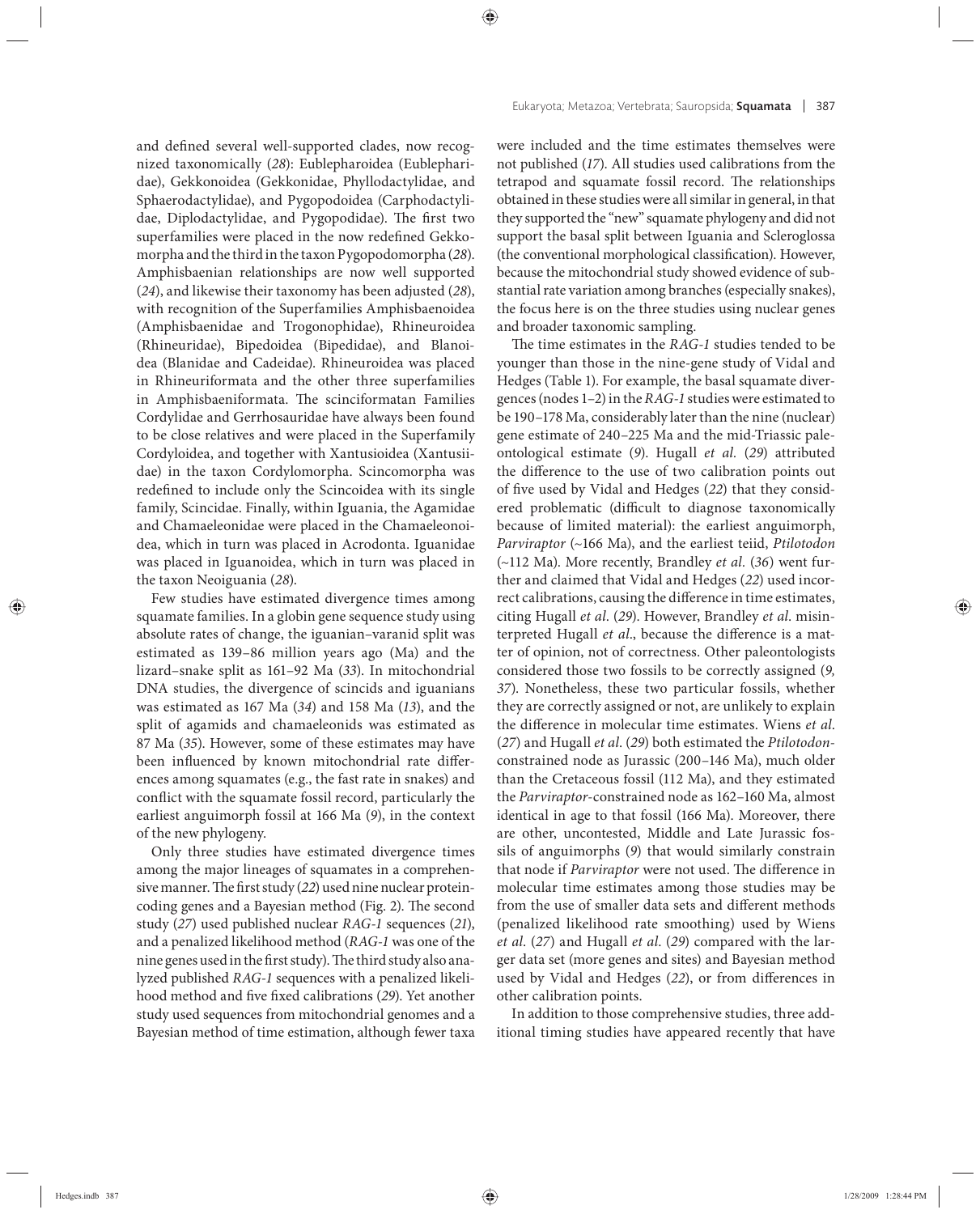focused on smaller clades of squamate families. One study analyzed divergence times among the six families of amphisbaenians using two mitochondrial genes and Bayesian methods (24). They found that five of the six (all except Rhineuridae) were considerably young, having arisen only in the Cenozoic. The other study used five nuclear genes and nonparametric rate smoothing in a diverse sample of geckos, finding deep (Mesozoic) divergences among most of the six families (*25*). Another gecko study focused mainly on eublepharids but also presented some time estimates among families of squamates, using mitochondrial DNA sequences and a Bayesian method of time estimation (38). They generally found a great range in divergence times for nodes, with most times being older than those estimated in the other studies.

The timetree of squamates (Fig. 2) represents a synthesis of these various molecular studies, although emphasizing the three comprehensive studies using nuclear genes. It shows that most of the major splits in the tree occurred during the Jurassic and Cretaceous, 200-66 million years ago. The earliest of those divergences took place when all of the continents were joined in a single supercontinent, Pangaea. These included the divergence of dibamids and bifurcatans, gekkotans and unidentatans, and scinciformatans and episquamatans. Therefore a strong geographic influence in the ancestral distributions of these groups is not expected. As noted, the fossil record is essentially silent on the early biogeographic history of squamates (*9*).

Pangaea broke into Laurasia and Gondwana in the Jurassic, ~170–150 Ma (*39, 40*). Considering the timetree and confidence intervals (Table 1), a large number of squamate lineages may have split at this time, including the earliest divergences among scinciformatans (scincids, cordyloids, and xantusiids), toxicoferans (snakes, anguimorphs, and iguanians), lateratans (teiioids, lacertids, and amphisbaenians), iguanians (iguanoids and chamaeleonoids), and gekkotans (gekkomorphs and pygopodomorphs). The timetree shows early Cretaceous (146–100 Ma) divergences among several gecko families based on the study of Gamble et al. (25). Concerning the earliest split, between gekkomorphs and pygopodomorphs (146 Ma), two other nuclear gene studies (*22, 29*) found much younger dates (111–94 Ma) while a recent mitochondrial gene study (38) found older dates (196– 163). Thus there remains considerable uncertainty in the timescale of the gekkotan portion of the timetree. The two major clades of anguimorphs, Neoanguimorpha and Paleoanguimorpha, also diverged in the early Cretaceous (Fig. 2), probably related to the continuing separation of the continents and rising sea levels, creating (in some cases) inland seas. Divergences among anguioid and varanoid families apparently occurred near the Mesozoic– Cenozoic boundary (66 Ma).

The late Cretaceous divergence (86 Ma) between Teiidae and Gymnophthalmidae, two primarily South American families, probably occurred in South America where both groups are distributed, although it is not clear how they came to inhabit that continent. Also, if they were widely distributed on the Africa-South America supercontinent at 105 Ma, it is not clear what became of the teiioids that presumably inhabited Africa after it split from South America (no fossils or living representatives have been discovered in Africa). The divergence of Chamaeleonidae and Agamidae (84 Ma) postdates the breakup of Gondwana and supports oceanic dispersal as a mechanism to explain the origin of chameleons on Madagascar (*41*). Likewise, continental breakup is unlikely to explain any of the remaining divergences among lizard families, all in the Cenozoic (Fig. 2). According to squamate timetree, one-third (10) of all families of lizards and amphisbaenians diverged within a few million years of the Mesozoic/Cenozoic boundary, including all three pygopodomorph families, the cordyloids, the varanoids, and the anguioids. This suggests a possible relationship with the asteroid impact at 66 Ma and the resulting extinctions and ecological changes, although this was also a time of major global sea level change and increasing connections among continents (*39, 40, 42*). In the case of the amphisbaenians, at least one transatlantic dispersal event in the Cenozoic explains the origin of New World amphisbaenids, representing one-half of all known species of amphisbaenians (*24*).

Despite the coincidence of early splitting events with the breakup of continents in the Mesozoic, there is yet no clear distributional and fossil evidence to support vicariance as a major mechanism in the early evolution of squamates. Nonetheless, the Laurasian distribution of anguimorphs and the possibly Gondwanan distribution of snakes and iguanians, in the Mesozoic, is intriguing and may reflect early vicariant events (22). More Mesozoic fossil material from the southern continents is needed, along with a better resolved tree of toxicoferans.

#### Acknowledgments

We thank M. P. Heinicke for comments on an earlier version of the manuscript. Support was provided by the U.S. National Science Foundation and National Aeronautics and Space Administration (NASA Astrobiology Institute)